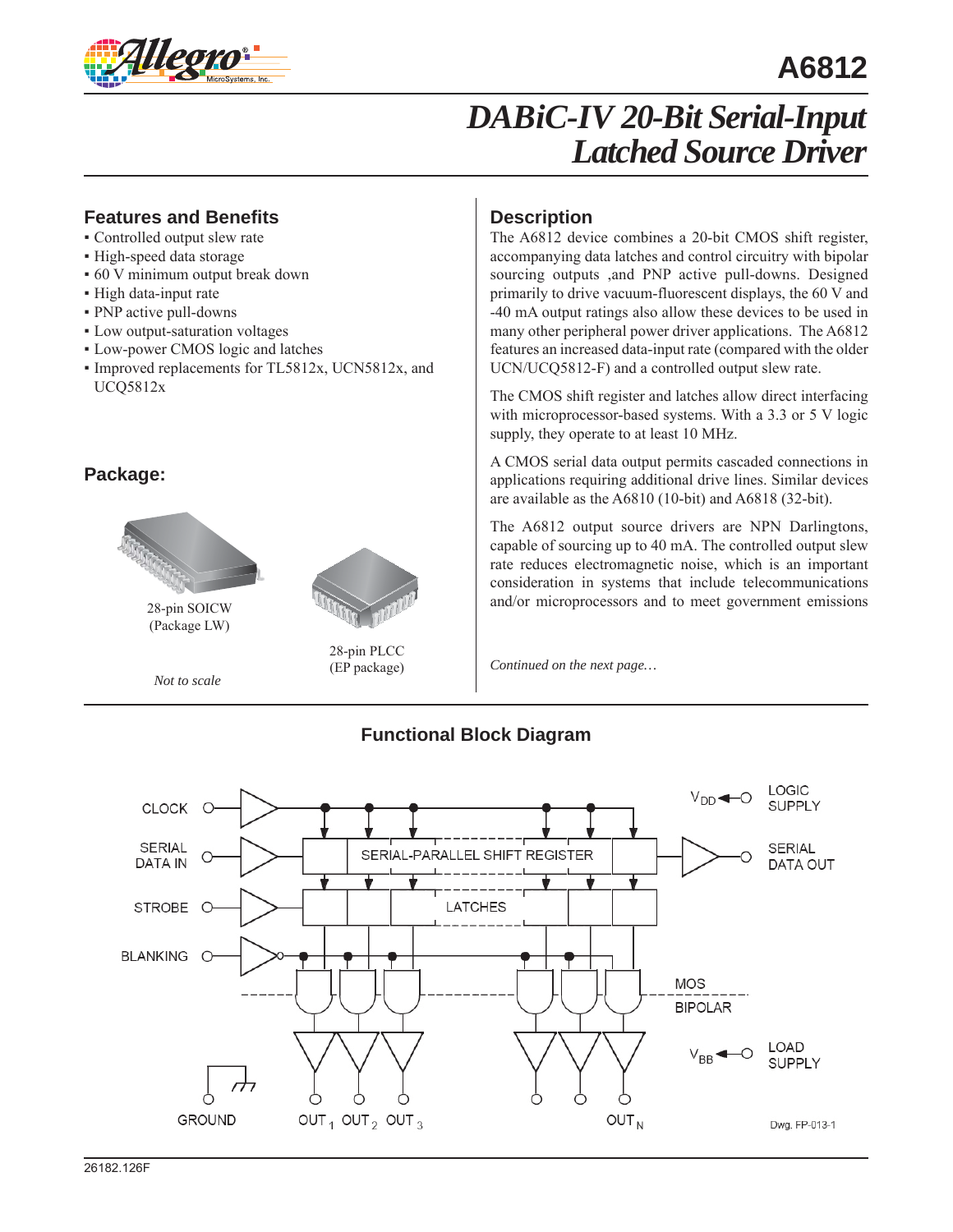### **Description (continued)**

regulations. For inter-digit blanking, all output drivers can be disabled and all sink drivers turned on with a BLANKING input high. The PNP active pull-downs sink at least 2.5 mA.

Three temperature ranges are available for optimum performance in commercial (suffix S-), industrial (suffix E-), or automotive (suffix K-) applications. Package styles are provided for surface-mount SOIC (suffix -LW), or minimum-area surface-mount PLCC (suffix

-EP). Copper lead frames, low logic-power dissipation, and low output-saturation voltages allow these drivers to source 25 mA from all outputs continuously to more than 43°C (suffix -LW) or  $61^{\circ}$ C (suffix -EP).

Each package is available in a lead (Pb) free version, with 100% matte tin leadframe plating.

| <b>Selection Guide</b> |         |                         |             |                                 |  |  |  |  |  |  |  |
|------------------------|---------|-------------------------|-------------|---------------------------------|--|--|--|--|--|--|--|
| <b>Part Number</b>     | Pb-free | Packing                 | Package     | Ambient Temperature, TA<br>(°C) |  |  |  |  |  |  |  |
| A6812EERTR*            |         | 800 pieces/13-in. reel  | <b>PLCC</b> |                                 |  |  |  |  |  |  |  |
| A6812EERIR-T*          | Yes     |                         |             | $-40$ to 85                     |  |  |  |  |  |  |  |
| A6812ELWTR-T           | Yes     | 1000 pieces/13-in. reel | SOIC-W      |                                 |  |  |  |  |  |  |  |
| A6812KLWTR-T*          | Yes     | 1000 pieces/13-in. reel | SOIC-W      | $-40$ to 125                    |  |  |  |  |  |  |  |
| A6812SEPTR*            |         |                         | <b>PLCC</b> |                                 |  |  |  |  |  |  |  |
| A6812SEPTR-T           | Yes     | 800 pieces/13-in. reel  |             | $-20$ to 85                     |  |  |  |  |  |  |  |
| A6812SLWTR-T*          | Yes     | 1000 pieces/13-in. reel | SOIC-W      |                                 |  |  |  |  |  |  |  |

\*Variant is in production but has been determined to be NOT FOR NEW DESIGN. This classification indicates that sale of the variant is currently restricted to existing customer applications. The variant should not be purchased for new design applications because obsolescence in the near future is probable. Samples are no longer available. Status change: May 4, 2009.

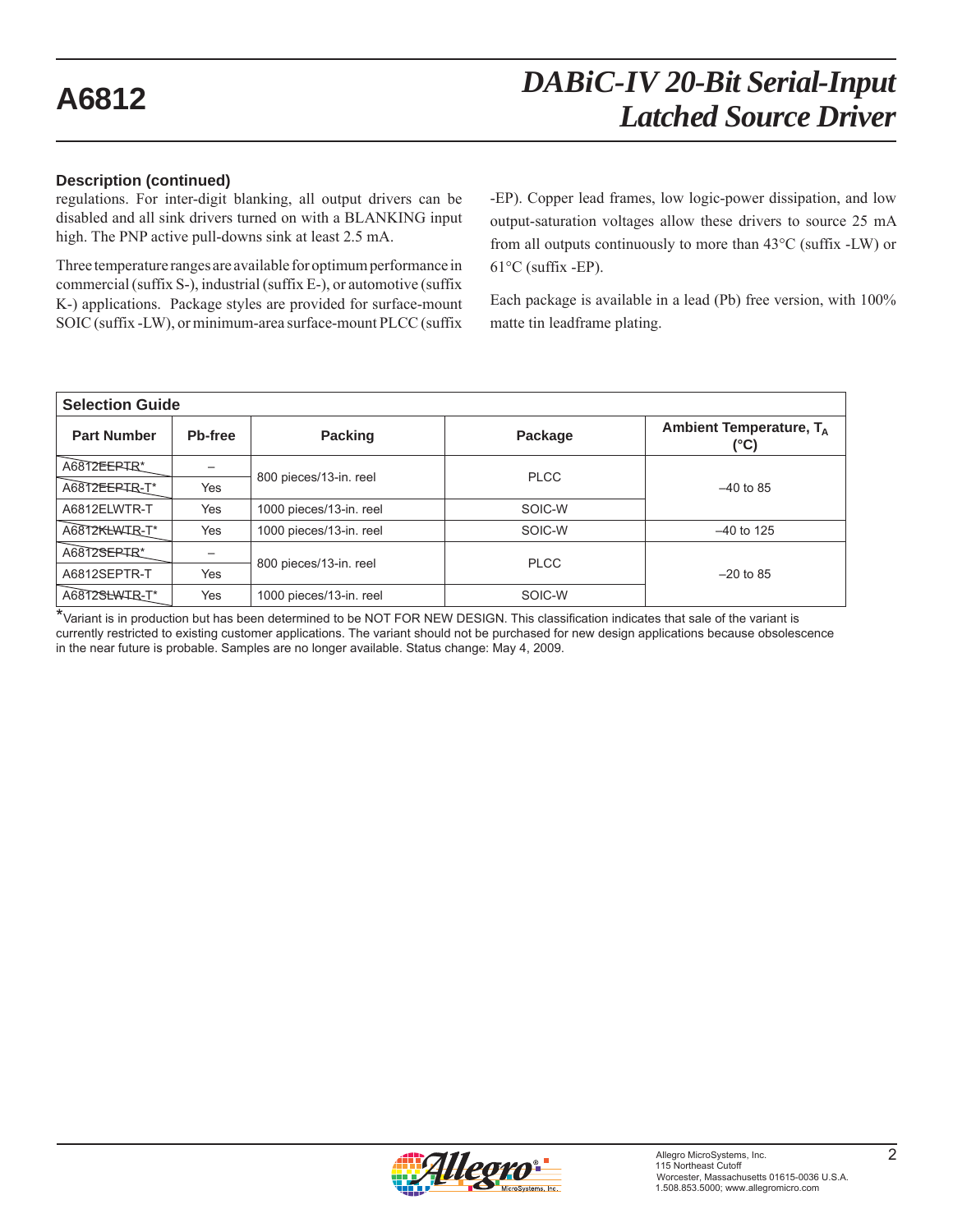### **Absolute Maximum Ratings\***

| <b>Characteristic</b>                | Symbol            | <b>Notes</b> | Rating                   | <b>Units</b> |
|--------------------------------------|-------------------|--------------|--------------------------|--------------|
| Logic Supply Voltage                 | $V_{DD}$          |              | 7                        | V            |
| Driver Supply Voltage                | $\rm V_{BB}$      |              | 60                       | V            |
| Input Voltage Range                  | $V_{IN}$          |              | $-0.3$ to $V_{DD}$ + 0.3 | $\vee$       |
| Continuous Output Current Range      | $I_{OUT}$         |              | $-40$ to 15              | mA           |
|                                      |                   | Range E      | $-40$ to 85              | °C           |
| <b>Operating Ambient Temperature</b> | $T_A$             | Range K      | $-40$ to 125             | °C           |
|                                      |                   | Range S      | $-20$ to 85              | °C           |
| Maximum Junction Temperature         | $T_{\rm d}$ (max) |              | 150                      | °C           |
| Storage Temperature                  | $T_{\text{stg}}$  |              | $-65$ to 125             | °C           |

\*Caution: These CMOS devices have input static protection (Class 2) but are still susceptible to damage if exposed to extremely high static electrical charges.



Dwg. GP-024-2

### **Thermal Characteristics**

| <b>Characteristic</b>      | <b>Symbol</b>   | <b>Test Conditions*</b>                                      | Value | Units |
|----------------------------|-----------------|--------------------------------------------------------------|-------|-------|
| Package Thermal Resistance |                 | Package EP, 1-layer PCB with solder limited to mounting pads |       | °C/W  |
|                            | $R_{\theta JA}$ | Package LW, 1-layer PCB with solder limited to mounting pads | 80    | °C/W  |

\*Additional thermal information available on the Allegro website

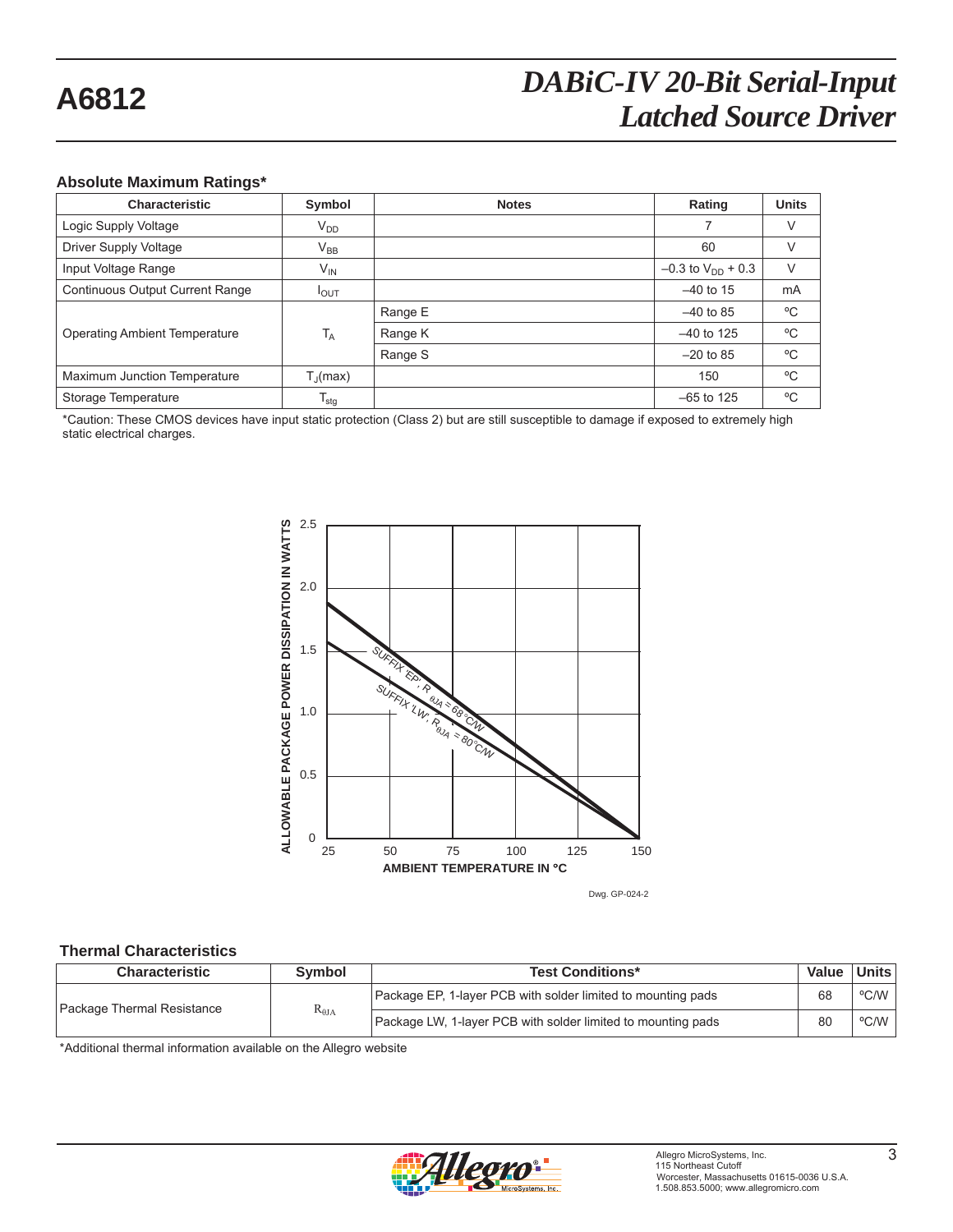

LOGIC SUPPLY **28**  $\begin{array}{ccc} \text{LOAD} & 1 \\ \text{SUPPLY} & \end{array}$   $V_{BB}$ **1** V<sub>DD</sub> **27** SERIAL SERIAL DATA OUT **2**  $\overline{26}$  OUT<sub>1</sub>  $OUT<sub>20</sub>$ **3 26** Π  $OUT<sub>19</sub>$ **4 25** OUT2 ■  $OUT_{18}$ **24**  $OUT<sub>3</sub>$ **5**  $OUT<sub>17</sub>$  $OUT<sub>4</sub>$ **6 23** LATCHES REGISTER **REGISTER** LATCHES REGISTER REGISTER  $OUT<sub>16</sub>$ **22 7** 22 OUT<sub>5</sub><br> **11** OUT<sub>6</sub><br>
20 OUT<sub>7</sub><br>
19 OUT<sub>9</sub><br>
15 OUT<sub>9</sub><br>
16 STRO<br>
15 CLOC  $OUT<sub>6</sub>$  $OUT_{15}$  8 **21**  $OUT<sub>14</sub>$ OUT<sub>7</sub> **9 20**  $OUT<sub>13</sub> 10$ OUT<sup>8</sup> **10 19**  $OUT<sub>12</sub>$  $OUT<sub>9</sub>$ **11 18**  $OUT<sub>11</sub>$ **12 17** | OUT<sub>10</sub> BLNK **13** BLANKING **28** STROBE GROUND  $\begin{array}{|c|c|}\n\hline\n14 & \rightarrow\n\end{array}$ **CLK** 15 CLOCK PP-029-7



Dwg. EP-010-5

## **TYPICAL INPUT CIRCUIT TYPICAL OUTPUT DRIVER**





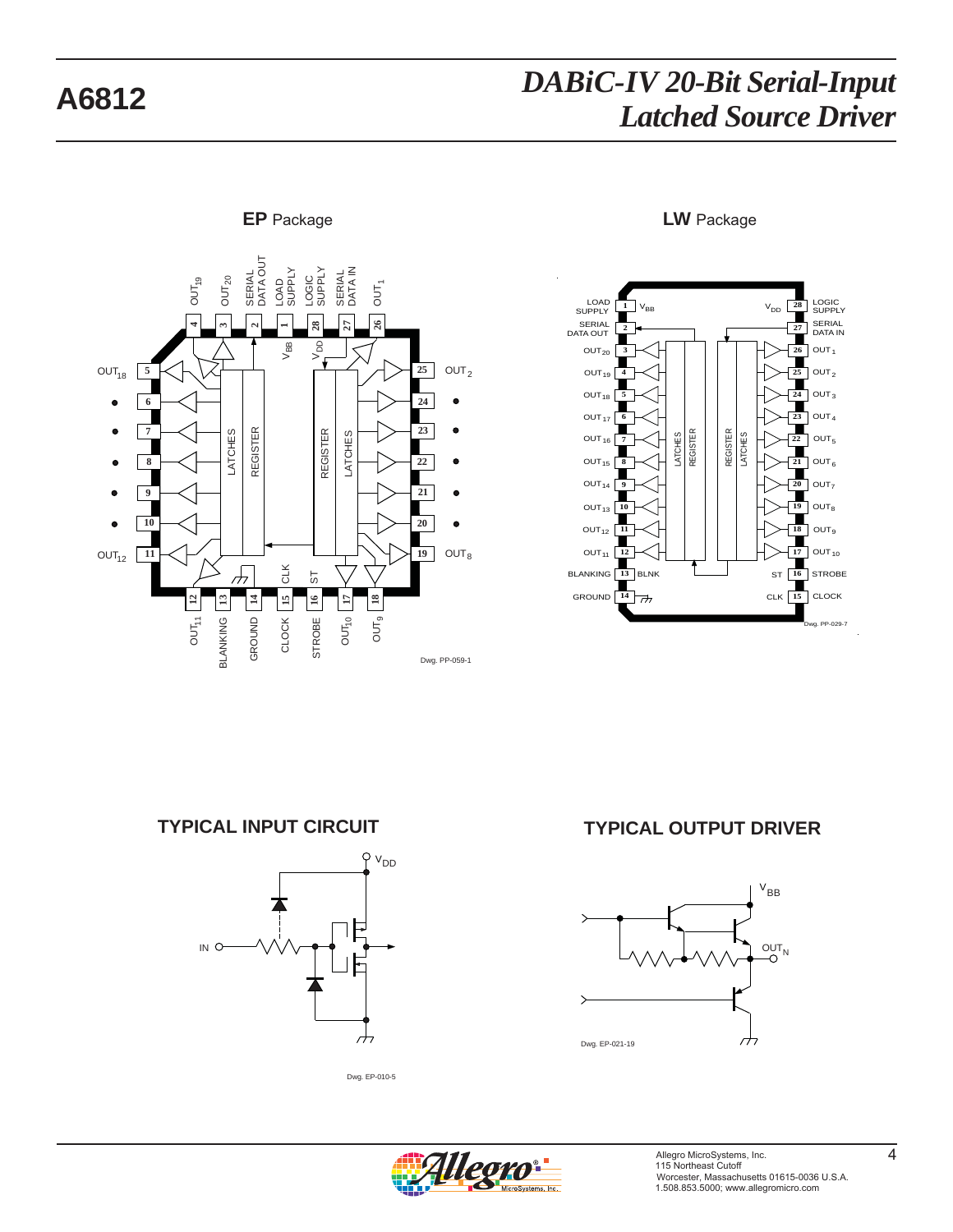| Serial                  |                               |                |                        |             |                 | <b>Shift Register Contents</b> |                     | <b>Serial</b>  |                               |     | <b>Latch Contents</b> |                |          |               |       |                 | <b>Output Contents</b> |             |  |           |                            |  |  |
|-------------------------|-------------------------------|----------------|------------------------|-------------|-----------------|--------------------------------|---------------------|----------------|-------------------------------|-----|-----------------------|----------------|----------|---------------|-------|-----------------|------------------------|-------------|--|-----------|----------------------------|--|--|
| Data<br>Input           | <b>Clock</b><br>Input $ I_1 $ |                | I <sub>2</sub>         | $_{13}$     | $\cdots$        | $I_{N-1}$ $I_N$                |                     | Data<br>Output | <b>Strobe</b><br><b>Input</b> | I1. | I <sub>2</sub>        | 1 <sub>3</sub> | $\cdots$ | $I_{N-1}$     | $I_N$ | <b>Blanking</b> | $I_1$                  | $I_2$ $I_3$ |  | $I_{N-1}$ |                            |  |  |
| $\mathbf{I_N}$          |                               |                |                        |             |                 |                                |                     |                |                               |     |                       |                |          |               |       |                 |                        |             |  |           |                            |  |  |
| $\overline{\mathsf{H}}$ | ┍                             | H              |                        | $R_1$ $R_2$ |                 |                                | $R_{N-2}$ $R_{N-1}$ | $R_{N-1}$      |                               |     |                       |                |          |               |       |                 |                        |             |  |           |                            |  |  |
|                         |                               |                | $\overline{R_1}$ $R_2$ |             |                 |                                | $R_{N-2}$ $R_{N-1}$ | $R_{N-1}$      |                               |     |                       |                |          |               |       |                 |                        |             |  |           |                            |  |  |
| X                       |                               | $R_1$          | $R_2$ $R_3$            |             | $\sim$ . $\sim$ | $R_{N-1}$ $R_N$                |                     | $R_N$          |                               |     |                       |                |          |               |       |                 |                        |             |  |           |                            |  |  |
|                         |                               |                |                        |             |                 |                                | ⌒                   | ∧              |                               |     | $R_1$ $R_2$ $R_3$     |                | $\cdots$ | $R_{N-1} R_N$ |       |                 |                        |             |  |           |                            |  |  |
|                         |                               | $\mathbb{P}_1$ |                        | $P_2$ $P_3$ | $\ldots$        | $P_{N-1}$ $P_N$                |                     | $P_N$          | ਸ                             |     | $P_1$ $P_2$ $P_3$     |                | $\cdots$ | $P_{N-1}P_N$  |       |                 |                        |             |  |           | $P_1 P_2 P_3  P_{N-1} P_N$ |  |  |
|                         |                               |                |                        |             |                 |                                |                     |                |                               | X.  | X                     | X              |          |               | X     | H               |                        |             |  |           |                            |  |  |

L = Low Logic Level H = High Logic Level X = Irrelevant P = Present State R = Previous State

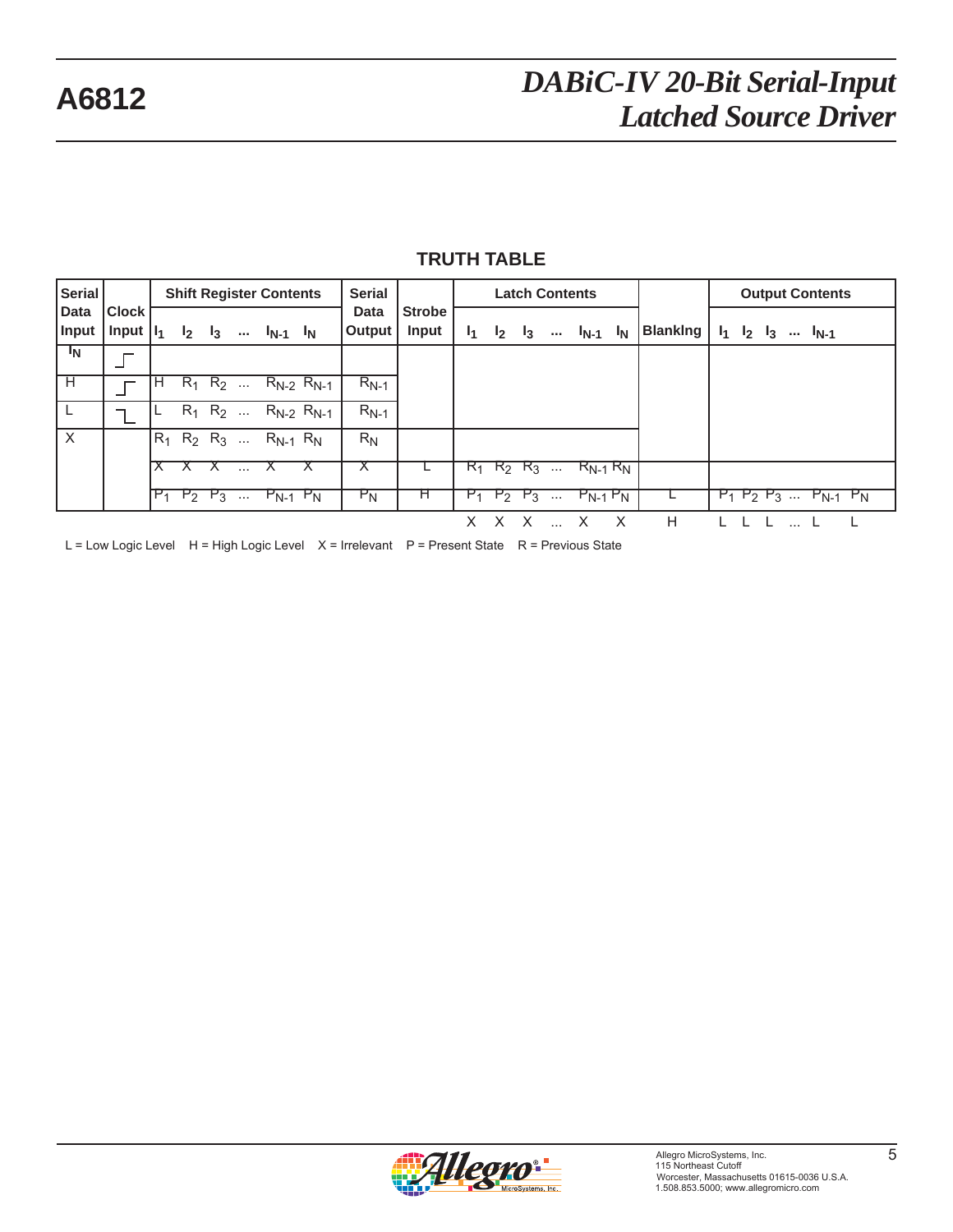### ELECTRICAL CHARACTERISTICS at T<sub>A</sub> = +25°C (A6812S-) or over operating temperature range (A6812E- or A6812K-), V<sub>BB</sub> = 60 V; unless otherwise noted

|                                 |                   |                                               |                          | Limits $\circledR$ V <sub>DD</sub> = 3.3 V |                          | Limits $@V_{DD} = 5V$         |           |        |              |
|---------------------------------|-------------------|-----------------------------------------------|--------------------------|--------------------------------------------|--------------------------|-------------------------------|-----------|--------|--------------|
| <b>Characteristic</b>           | Symbol            | <b>Test Conditions</b>                        | Mln.                     | Typ.                                       | Max.                     | Min.                          | Typ.      | Max.   | <b>Units</b> |
| Output Leakage Current          | $I_{CEX}$         | $V_{\text{OUT}} = 0 V$                        | $\overline{\phantom{0}}$ | $<-0.1$                                    | $-15$                    |                               | $<-0.1$   | $-15$  | μA           |
| Output Voltage                  | $V_{OUT(1)}$      | $I_{\text{OUT}}$ = -25 mA                     | 57.5                     | 58.3                                       | $\overline{\phantom{0}}$ | 57.5                          | 58.3      |        | $\vee$       |
|                                 | $V_{OUT(0)}$      | $I_{\text{OUT}} = 1 \text{ mA}$               |                          | 1.0                                        | 1.5                      | $\qquad \qquad -$             | 1.0       | 1.5    | V            |
| Output Pull-Down Current        | $I_{OUT(0)}$      | $V_{\text{OUT}}$ = 5 V to $V_{\text{BB}}$     | 2.5                      | $5.0$                                      |                          | 2.5                           | 5.0       |        | mA           |
| Input Voltage                   | $V_{IN(1)}$       |                                               | 2.2                      |                                            |                          | 3.3                           |           |        | $\vee$       |
|                                 | $V_{IN(0)}$       |                                               | $\overline{\phantom{0}}$ | $\overline{\phantom{0}}$                   | 1.1                      | $\overbrace{\phantom{12333}}$ |           | 1.7    | V            |
| Input Current                   | $I_{IN(1)}$       | $V_{IN} = V_{DD}$                             | $\equiv$                 | < 0.01                                     | 1.0                      | $\overline{\phantom{0}}$      | < 0.01    | 1.0    | μA           |
|                                 | $I_{IN(0)}$       | $V_{IN} = 0 V$                                | $\overline{\phantom{0}}$ | $< -0.01$                                  | $-1.0$                   |                               | $< -0.01$ | $-1.0$ | μA           |
| Input Clamp Voltage             | $V_{\mathsf{IK}}$ | $I_{IN}$ = -200 µA                            | $\overline{\phantom{0}}$ | $-0.8$                                     | $-1.5$                   |                               | $-0.8$    | $-1.5$ | V            |
| Serial Data Output Voltage      | $V_{OUT(1)}$      | $I_{OUIT}$ = -200 µA                          | 2.8                      | 3.05                                       | $\qquad \qquad$          | 4.5                           | 4.75      |        | $\vee$       |
|                                 | $V_{OUT(0)}$      | $I_{OUT}$ = 200 µA                            | $\overline{\phantom{0}}$ | 0.15                                       | 0.3                      |                               | 0.15      | 0.3    | V            |
| Maximum Clock Frequency         | $f_c$             |                                               | $10*$                    |                                            | $\overline{\phantom{0}}$ | $10^*$                        |           |        | <b>MHz</b>   |
| Logic Supply Current            | $I_{DD(1)}$       | All Outputs High                              |                          | 0.25                                       | 0.75                     | $\overline{\phantom{0}}$      | 0.3       | 1.0    | mA           |
|                                 | $I_{DD(0)}$       | All Outputs Low                               | $\overline{\phantom{0}}$ | 0.25                                       | 0.75                     |                               | 0.3       | 1.0    | mA           |
| Load Supply Current             | $I_{BB(1)}$       | All Outputs High, No Load                     |                          | 3.0                                        | 6.0                      |                               | 3.0       | 6.0    | mA           |
|                                 | $I_{BB(0)}$       | All Outputs Low                               |                          | 0.2                                        | 20                       |                               | 0.2       | 20     | μA           |
| <b>Blanking-to-Output Delay</b> | $t_{dis(BO)}$     | $C_1$ = 30 pF, 50% to 50%                     |                          | 0.7                                        | 2.0                      | $\overline{\phantom{0}}$      | 0.7       | 2.0    | μs           |
|                                 | $t_{en(BO)}$      | $C_1$ = 30 pF, 50% to 50%                     | $\overline{\phantom{0}}$ | 1.8                                        | 3.0                      |                               | 1.8       | 3.0    | μs           |
| Strobe-to-Output Delay          | $t_{p(STH-QL)}$   | $R_L$ = 2.3 kΩ, C <sub>L</sub> 30 pF          | $\qquad \qquad -$        | 0.7                                        | 2.0                      | $\overline{\phantom{0}}$      | 0.7       | 2.0    | μs           |
|                                 | $t_{p(STH-QH)}$   | $R_1 = 2.3 k\Omega$ , C <sub>1</sub> 30 pF    | $\overline{\phantom{0}}$ | 1.8                                        | 3.0                      | $\qquad \qquad -$             | 1.8       | 3.0    | $\mu s$      |
| <b>Output Fall Time</b>         | $t_{\rm f}$       | $R_L$ = 2.3 k $\Omega$ , C <sub>L</sub> 30 pF | 2.4                      | $\qquad \qquad -$                          | 12                       | 2.4                           |           | 12     | μs           |
| Output Rise Time                | $t_{r}$           | $R_1 = 2.3 k\Omega$ , C <sub>1</sub> 30 pF    | 2.4                      |                                            | 12                       | 2.4                           |           | 12     | μs           |
| Output Slew Rate                | dV/dt             | $R_1 = 2.3 k\Omega$ , C <sub>1</sub> 30 pF    | 4.0                      | $\overline{\phantom{0}}$                   | 20                       | 4.0                           | $\equiv$  | 20     | $V/\mu s$    |
| Clock-to-Serial Data Out Delay  | $t_{p(CH-SQX)}$   | $I_{OUT}$ = $\pm 200$ µA                      | $\equiv$                 | 50                                         |                          |                               | 50        |        | ns           |

Negative current is defined as coming out of (sourcing) the specified device terminal.

Typical data is is for design information only and is at  $T_A = +25^{\circ}$ C.

\* Operation at a clock frequency greater than the specified minimum is possible but not warranteed.

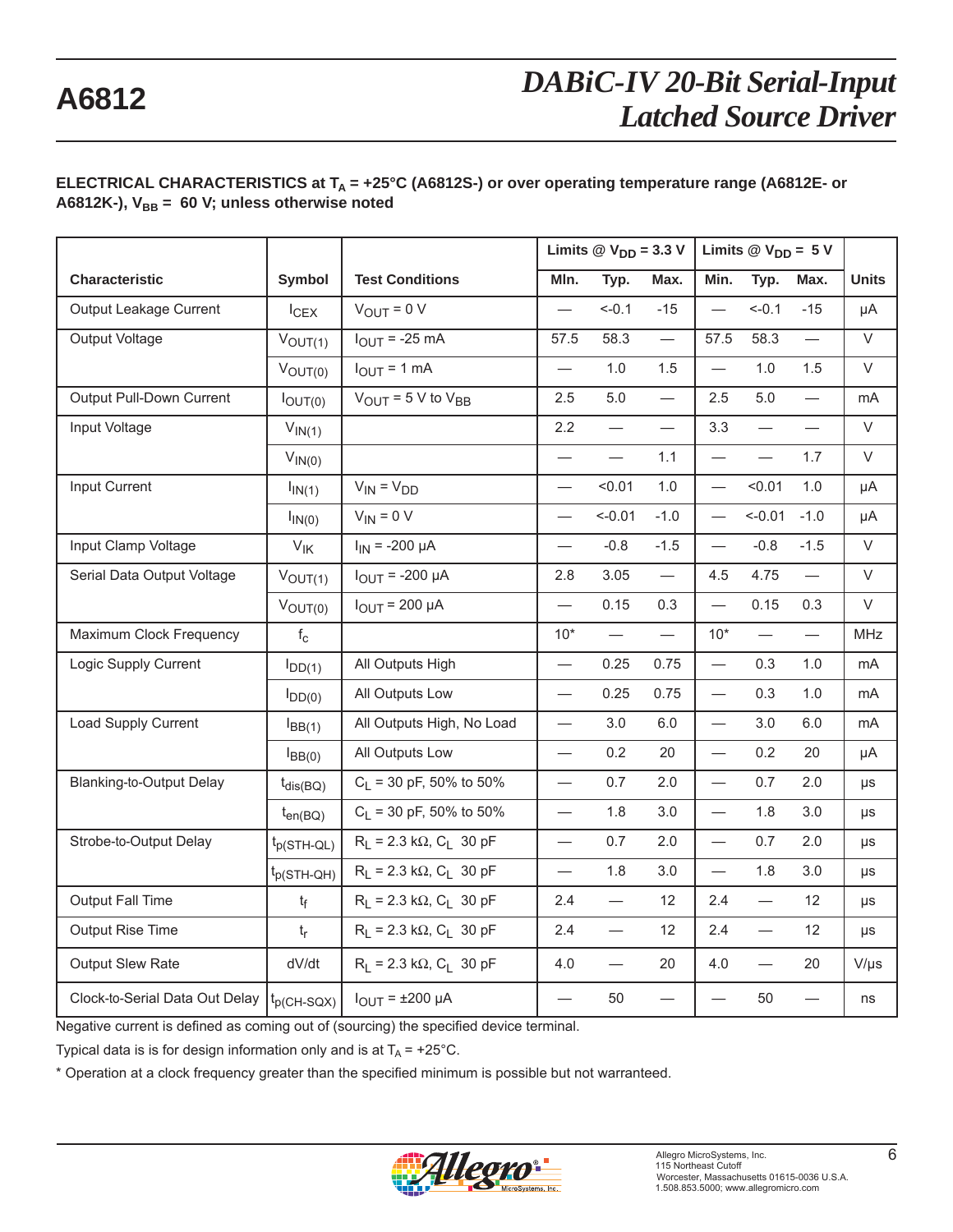

## **TIMING REQUIREMENTS and SPECIFICATIONS**

**A.** Data Active Time Before Clock Pulse (Data Set-Up Time), tsu(D) ........................................ **25 ns B.** Data Active Time After Clock Pulse (Data Hold Time), th(D) ............................................. **25 ns C.** Clock Pulse Width, tw(CH) .............................................. **50 ns D.** Time Between Clock Activation and Strobe,  $t_{su(C)}$  ...... 100 ns **E.** Strobe Pulse Width, tw(STH) ........................................... **50 ns** NOTE – Timing is representative of a 10 MHz clock. Higher speeds may be attainable with increased supply voltage; operation at high temperatures will reduce the specified maximum clock frequency.

Serial Data present at the input is trans ferred to the shift register on the logic "0" to logic "1" transition of the CLOCK input pulse. On succeeding CLOCK pulses, the registers shift data information towards the SERIAL DATA OUTPUT. The SERIAL DATA must appear at the input prior to the rising edge of the CLOCK input waveform.

Information present at any register is transferred to the respective latch when the STROBE is high (serial-to-parallel conversion). The latches will continue to accept new data as long as the STROBE is held high. Applications where the latches are bypassed (STROBE tied high) will require that the BLANKING input be high during serial data entry.

When the BLANKING input is high, the output source driv ers are disabled (OFF); the pnp active pull-down sink drivers are ON. The information stored in the latches is not affected by the BLANKING input. With the BLANKING input low, the outputs are controlled by the state of their respective latches.

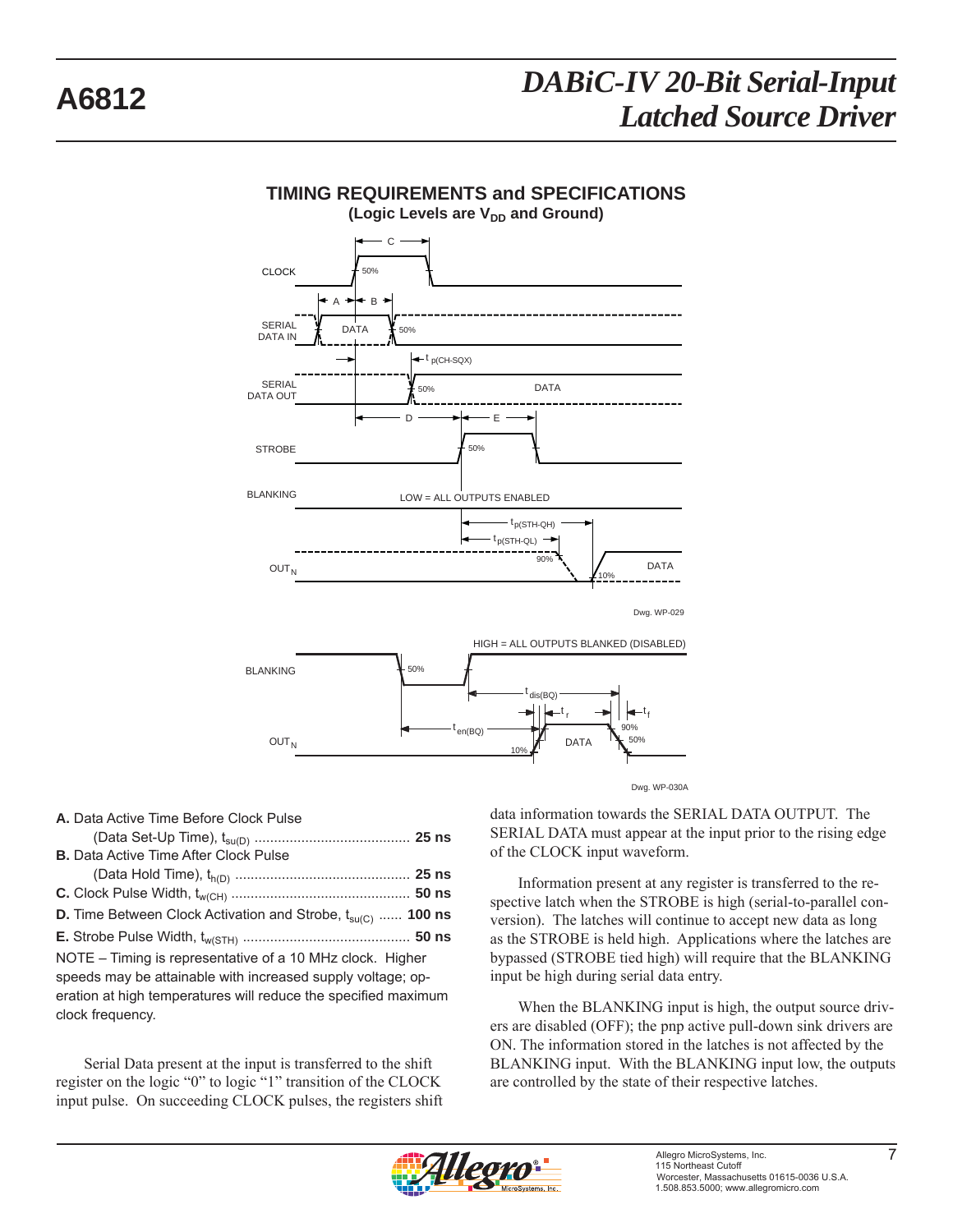## **EP Package, 28-Pin PLCC**